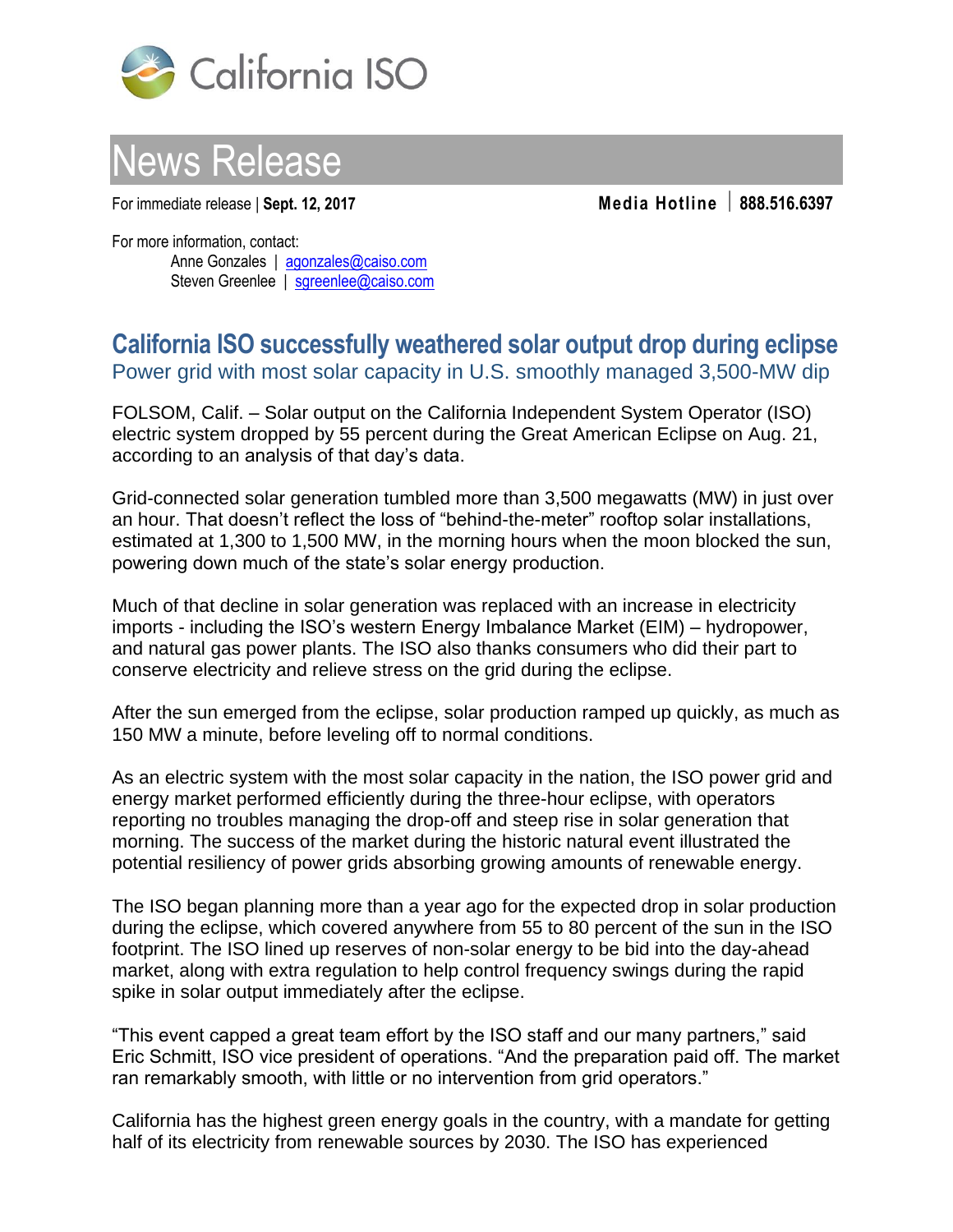

explosive growth in solar generation in the past few years. With around 10,000 MW of utility-scale solar, and an estimated capacity of about 6,000 MW in rooftop installations, solar resources cover as much as 30 to 40 percent of the grid's energy needs on some days.

"The ISO market seamlessly made up for the loss of the solar output and the dramatic ramp back to full solar generation," said Nancy Traweek, ISO executive director for grid operations. "After months of planning, it was exciting to watch the solar eclipse unfold from an energy management perspective."

At the start of the eclipse at 9:11 a.m. Pacific Time, solar production was at 6,392 MW, then fell to a low of 2,845 MW at the maximum occlusion of the sun at 10:24 a.m., or a dip of 3,547 MW, according to ISO figures. One megawatt typically powers 750 to 1,000 homes.

During the eclipse, the solar output fell an average rate of 48.4 MW per minute in roughly a 73-minute period from the beginning of the eclipse to its peak obscuration. Then, from 10:24 to 11:17 a.m., solar generation rose 4,064 MW, to 6,909 MW. At 11:17 a.m., the market started using economic bids to curtail solar production, a common occurrence on high-solar days.

Even more impressive was the fast climb of solar output following the conclusion of the eclipse, between 11:55 a.m. to 12:13 p.m., when the ramp rate was an average of 150 MW per minute. This was a result of solar generators coming back online all at once.

During the event, electricity imports added about 3,000 MW to the system during the eclipse. The energy coming across interties was scheduled in the day-ahead market, a key part of the ISO's preparations to shore up supply in advance of the eclipse. Additionally, thermal generation increased by 1,594 MW, while hydroelectric sources edged up 791 MW.

The ISO's real-time western EIM provided about 650 MW of imported electricity as the sun went behind the moon. Coming out of the eclipse, the market exported about 750 MW of energy, which helped manage the dramatic rise of solar production.

Demand on the system during the eclipse increased, from 29,056 MW at the beginning of the eclipse to 30,952 MW at the peak of the event. A rise in load is typical for that time of the day, and was expected to be more pronounced as rooftop solar output fell off and customers drew energy from the grid. The system also had to fill in for reduced wind production of about 200 MW.

Energy prices rose only moderately during the eclipse, again the result of coordination with generators to participate in the day-ahead market. The average wholesale electricity cost was \$16.79 per MW hour at the beginning of the eclipse, rose to \$22.27 at maximum obscuration, then normalized to \$16.15 by 11:17 a.m. The price increase was expected, because fast-ramping resources were needed to fill demand and stabilize the system, and those are generally higher-priced in the market.